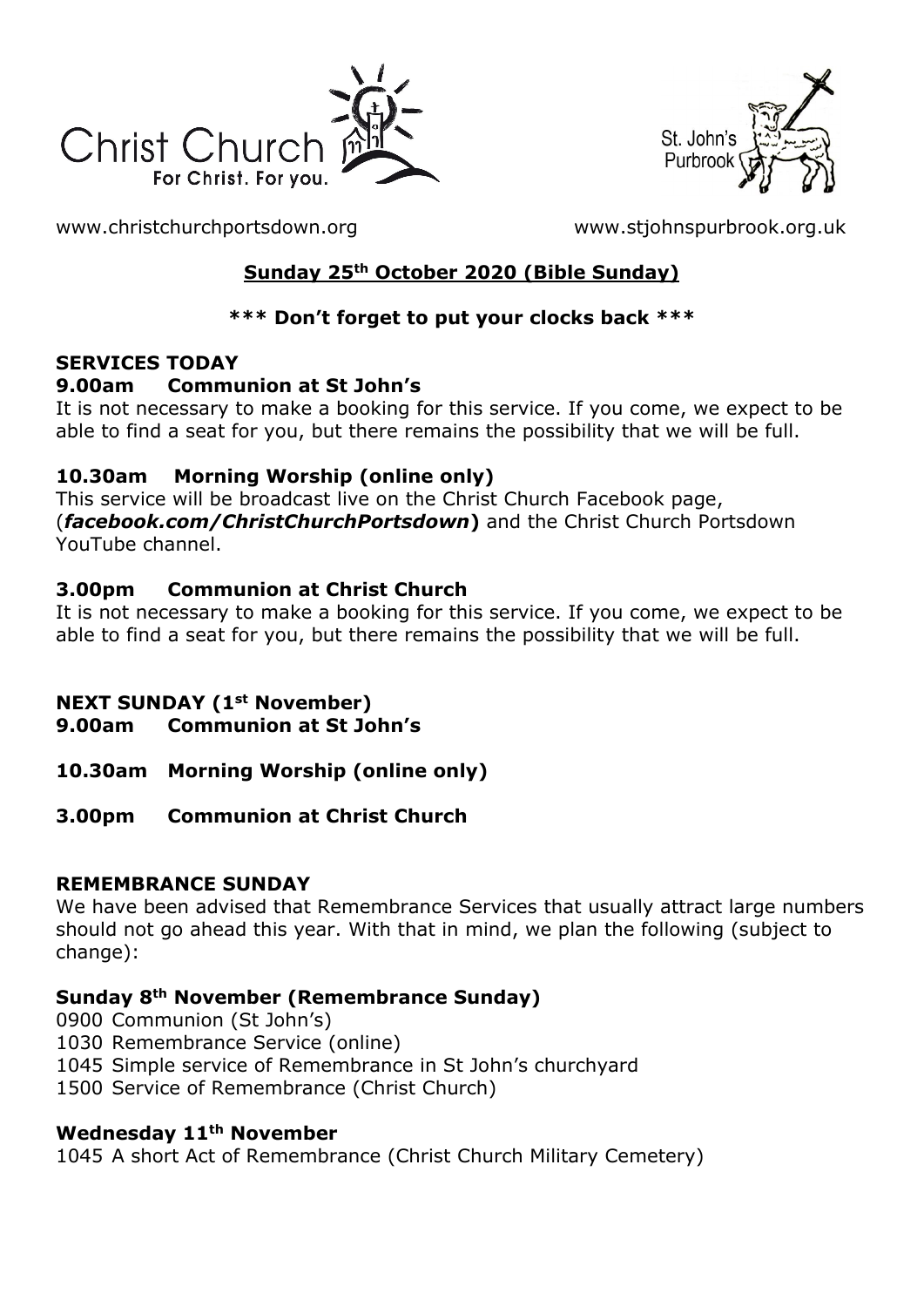We are sad to advise that **DEREK COOPER**, a regular at many Christ Church events, died recently.

#### **ST JOHN'S ANNUAL MEETINGS**

At the meeting last week, the following elections took place:

**Churchwardens:** There were no nominations. Therefore Bill Jeffery continues in post until 31<sup>st</sup> January, after which St John's will have no churchwarden.

**Deanery Synod:** Bill Jeffery and Val Jeffery were elected to serve for a period of three years.

**PCC members:** Bill Jeffery, Kate Mew and Peter Moth were elected for a period of three years.

**ANDY & JACQUI** are taking some time off this week, returning to duty on Saturday.

# **THE BIG QUIZ – SATURDAY 14th NOVEMBER, 7.00pm**

Simon & Elizabeth Mitchell, members of Christ Church, will be running the Tearfund big quiz night, using Zoom, and would love as many of you as possible to join in.

They will be using Zoom breakout rooms which means that quiz teams can be made up from a number of different households, and we can make teams of those who are not already linked up with others.



The aim is to have a fun social evening and raise some money for Tearfund. So please get in touch **[simon@wardmitchell.co.uk](mailto:simon@wardmitchell.co.uk)** to book your place. If you are part of a team, we will need the name of the team leader and all the email details of the team members. Donations to Tearfund can be made through a "JustGiving" page. Details nearer the time.

|                      | <b>CONTACTS</b>                                                      |
|----------------------|----------------------------------------------------------------------|
| <b>Vicar</b>         | Revd Andy Wilson (day off Monday)<br>vicar@christchurchportsdown.org |
|                      | purbrookvicar@gmail.com                                              |
| <b>Associate</b>     | <b>Revd Laura Cameron</b>                                            |
| <b>Minister</b>      | revdlauracameron@gmail.com                                           |
| <b>Curate</b>        | <b>Revd Matt Grove</b> (day off Friday)                              |
|                      | matt.grove@christchurchportsdown.org                                 |
| <b>Churchwarden</b>  | <b>Bill Jeffery</b>                                                  |
| <b>SJP</b>           | purbrookchurch@qmail.com                                             |
| Churchwarden         | <b>Stephen Anderson</b>                                              |
| <b>CCP</b>           | stephen.anderson@christchurchportsdown.org                           |
| <b>Administrator</b> | <b>Emma Evans</b>                                                    |
|                      | parish.office@christchurchportsdown.org                              |
| <b>Hall Manager</b>  | Jacqui Wilson                                                        |
| <b>CCP</b>           | hall.manager@christchurchportsdown.org                               |
| Website              | <b>Matt Doe</b>                                                      |
|                      | webmaster@christchurchportsdown.org                                  |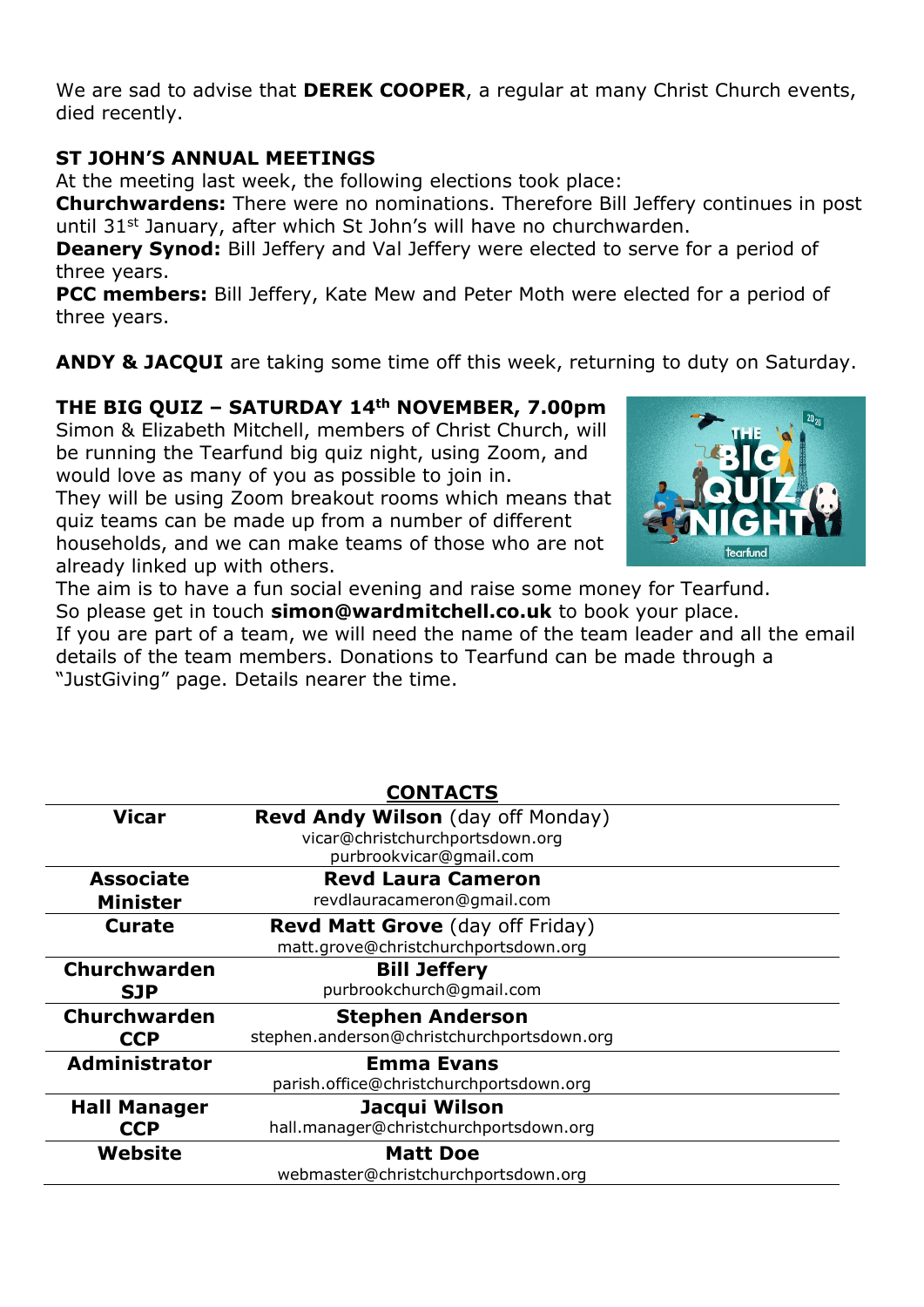# **Sunday 25 October 2020**

Bible Sunday

### **Collect**

Merciful God, teach us to be faithful in change and uncertainty, that trusting in your word and obeying your will we may enter the unfailing joy of Jesus Christ our Lord.

## **Nehemiah 8:1–4a, 5–6, 8–12**

<sup>8</sup> All the people gathered together into the square before the Water Gate. They told the scribe Ezra to bring the book of the law of Moses, which the Lord had given to Israel.  $2$  Accordingly, the priest Ezra brought the law before the assembly, both men and women and all who could hear with understanding. This was on the first day of the seventh month.  $3$  He read from it facing the square before the Water Gate from early morning until midday, in the presence of the men and the women and those who could understand; and the ears of all the people were attentive to the book of the law. <sup>4</sup> The scribe Ezra stood on a wooden platform that had been made for the purpose.<sup>5</sup> And Ezra opened the book in the sight of all the people, for he was standing above all the people; and when he opened it, all the people stood up. <sup>6</sup>Then Ezra blessed the Lord, the great God, and all the people answered, 'Amen, Amen', lifting up their hands. Then they bowed their heads and worshipped the Lord with their faces to the ground.  $8$  So they read from the book, from the law of God, with interpretation. They gave the sense, so that the people understood the reading. <sup>9</sup> And Nehemiah, who was the governor, and Ezra the priest and scribe, and the Levites who taught the people said to all the people, 'This day is holy to the Lord your God; do not mourn or weep.' For all the people wept when they heard the words of the law.  $10$  Then he said to them, 'Go your way, eat the fat and drink sweet wine and send portions of them to those for whom nothing is prepared, for this day is holy to our Lord; and do not be grieved, for the joy of the Lord is your strength.<sup> $11$ </sup> So the Levites stilled all the people, saying, 'Be quiet, for this day is holy; do not be grieved.'  $^{12}$  And all the people went their way to eat and drink and to send portions and to make great rejoicing, because they had understood the words that were declared to them.

### **Psalm 119:9–16**

<sup>9</sup> How shall young people cleanse their way to keep themselves according to your word? <sup>10</sup> With my whole heart have I sought you; O let me not go astray from your commandments.  $11$  Your words have I hidden within my heart, that I should not sin against you. <sup>12</sup> Blessed are you, O Lord; O teach me your statutes. <sup>13</sup> With my lips have I been telling of all the judgements of your mouth. <sup>14</sup> I have taken greater delight in the way of your testimonies than in all manner of riches.  $15$  I will meditate on your commandments and contemplate your ways. <sup>16</sup> My delight shall be in your statutes and I will not forget your word.